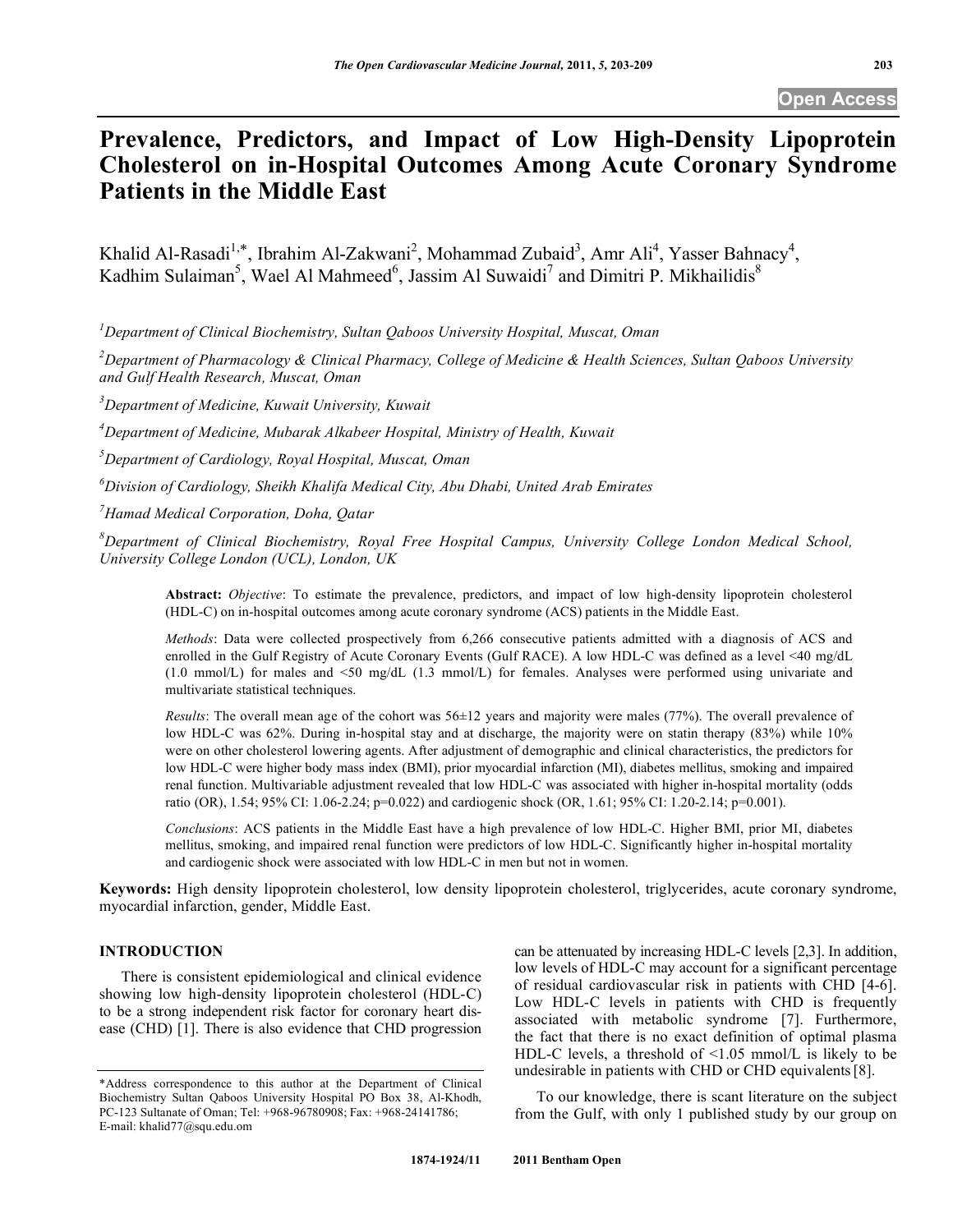the prevalence of low HDL-C in Oman [9]. The Gulf Registry of Acute Coronary Events (Gulf RACE) is a prospective, multi-country, multi-centre registry of consecutive patients hospitalized with the final diagnosis of acute coronary syndrome (ACS) in 6 Arabian Gulf countries over a period of 6 months in 2006 and 2007 [10]. This registry provided a unique opportunity to study the prevalence, predictors, and impact of low HDL-C on in-hospital outcomes among ACS patients in the region.

## **METHODS**

 Gulf RACE design and methods have been previously reported [10]. In summary, Gulf RACE was a prospective, multi-national, multi-centre registry of consecutive patients above 18 years of age hospitalized with the final diagnosis of ACS from 65 hospitals in 6 Middle Eastern countries, namely: Oman, United Arab Emirates (UAE), Qatar, Bahrain, Kuwait and Yemen. A pilot phase was conducted from May 8, 2006 to June 6, 2006. Enrolment in the next phase of the registry started in January 29, 2007 and continued for 5 months till June 29, 2007. In Oman, UAE and Yemen, most hospitals (covering at least 85% of the population) participated in the survey. There were no exclusion criteria. The diagnosis of the different types of ACS and definitions of data variables were based on the ACC clinical data standards [11].

 Demographic and other baseline clinical and biochemical characteristics of the patients along with statin and other dyslipidemic therapy use were evaluated. Other dyslipidemic therapy included cholestyramine, colestipol, bezafibrate, fenofibrate, and gemfibrozil. Pre-admission medications, other than the use of aspirin, were not available. Current smoking was defined as smoking cigarettes or water-pipe (sheesha) within 1 month of index admission. A positive family history for CHD was defined as evidence of this disease in a parent, sibling, or children before 55 years of age. Low HDL–C [12,13] was defined as levels of  $\leq 40$  mg/dL  $(1.0 \text{ mmol/L})$  for men and  $\leq 50 \text{ mg/dL}$  (1.3 mmol/L) for women. Renal impairment was defined as serum creatinine clearance > 2 mg/dL (177 µmol/L). Institutional review board approval was obtained.

## **Statistical Analysis**

 For categorical variables, frequencies and percentages were reported. Differences between groups (low HDL-C status, no/yes) were analyzed using *Pearson's*  $\chi^2$  tests (or *Fisher's* exact tests for cells <5). For age, mean and standard deviation were used to summarize the data while analysis was performed using *Student's* t-test. For the variables, body mass index (BMI), waist circumference, total cholesterol, LDL-C, and triglycerides, which were abnormally distributed, median and interquartile ranges (IQRs) were used to describe the data and analysis was conducted using the nonparametric *Mann-Whitney* test.

 The association between low HDL-C levels and various predictors was evaluated by multivariate logistic regression model utilizing stepwise-backwise elimination method on the variables on (Table **1**). Furthermore, the impact of low HDL-C on various in-hospital outcomes (mortality, cardiogenic shock, re-infarction, re-ischemia, congestive

heart failure) was also explored using multivariable logistic regression. Among the predictor variables used in the different models included country, age, gender, prior aspirin use, smoking status, and total cholesterol. The goodness-offit of the logistic models was examined using the Hosmer and Lemeshow goodness-of-fit statistic. Based on the  $\chi$ 2 distribution, a Hosmer and Lemeshow statistic with a *p* > 0.05 is considered a good fit. A 2-tailed level of significance was set at 0.05. Statistical analyses were conducted using STATA version 11.1 (STATA Corporation, College Station, TX).

#### **RESULTS**

 A total of 8,176 ACS patients were recruited from 63 hospitals in the 6 Middle Eastern Gulf countries. The HDL-C levels were not available for 1,910 patients (23%). The remaining 6,266 patients (77%) represent the sample size for this study. The overall prevalence of low HDL-C was 62% (n=3,854), ranging from 76% in Kuwait to 43% in Yemen. The prevalence of low HDL-C in Oman, UAE, Qatar, and Bahrain was 53, 64, 66 and 59%, respectively. As shown in (Table 1), the mean age of the cohort was  $56 \pm 12$  years. The cohort was mostly male (77%), was associated with higher median BMI (27 [24-30]  $\text{kg/m}^2$ ) and waist circumference (95 [86-102] cm), had a significant proportion of patients with hypertension (48%), diabetes (40%), smokers (39%) as well as prior aspirin users (39%). Most of the patients had non-ST-elevation acute coronary syndrome (NSTE-ACS) (59%). The cohort was also associated with higher median total cholesterol (4.7 [3.7-5.7] mmol/L) and LDL-C (3.1[2.4-4.0] mmol/L). Furthermore, during in-hospital stay and at discharge, majority of the patients received statin therapy (83%) but only 10% (n=647) received other dyslipidemic therapy. A total of 8% of the patients (n=308/3,854) that had low HDL-C were neither on statin nor other dyslipidemic therapy.

 The low HDL-C group, compared with the satisfactory HDL-C cohort, had higher rates of females (29 *vs* 14%; p<0.001), higher median BMI (27 *vs* 26 kg/m<sup>2</sup>; p<0.001), greater waist circumference (95 *vs* 93 cm; p<0.001), diabetes (44 *vs* 33%; p<0.001), hypertension (51 *vs* 43%; p<0.001), prior MI (25 *vs* 20%; p<0.001), prior percutaneous coronary intervention (PCI) (12 *vs* 9%; p<0.001), renal impairment (5.6 *vs* 4.0%; p=0.005) and NSTE-ACS (59 *vs* 41%; p<0.001). The low HDL-C group was also associated with lower median total cholesterol (4.5 *vs* 5.0 mmol/L; p<0.001), LDL-C  $(3.1 \text{ vs } 3.3 \text{ mmol/L}; \text{ p} < 0.001)$  as well as higher median triglyceride levels (1.6 *vs* 1.5 mmol/L; p=0.049).

 Adjusting for other factors in the model, the stepwise logistic regression (Table **2**) demonstrated that ACS patients in UAE, Qatar, Bahrain and Kuwait were more likely while those in Yemen were less likely to have low HDL-C when compared with those patients from Oman. The model also demonstrated that patients with higher BMI, prior MI, diabetes mellitus, smokers, and renal impairment were more likely to have low HDL-C. However, those that were old, male, and had higher LDL-C and triglyceride levels were less likely to be associated with low HDL-C.

 The impact of low HDL-C on in-hospital outcomes revealed that low HDL-C was associated with higher all-cause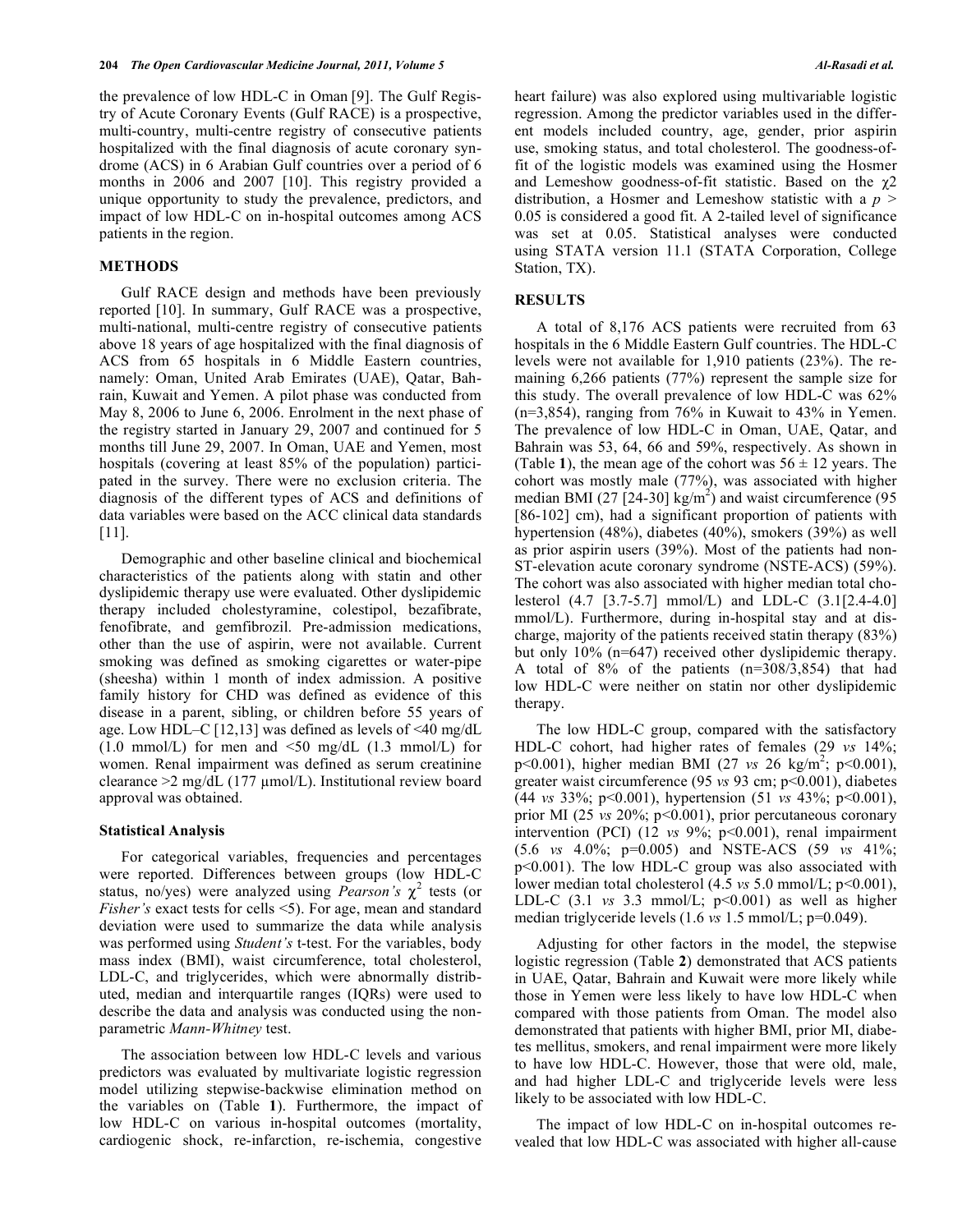| Table 1. Demographic, Clinical, and Lipid Characteristics of Study Population Stratified by Level of High Density Lipoprotein |  |  |  |
|-------------------------------------------------------------------------------------------------------------------------------|--|--|--|
| Cholesterol (HDL-C)                                                                                                           |  |  |  |

| Characteristic<br>Unless Specified Otherwise           | Satisfactory HDL-C<br>$(n=2,412)$ | Low HDL-C*<br>$(n=3,854)$ | $\mathbf{P}$ |
|--------------------------------------------------------|-----------------------------------|---------------------------|--------------|
| Mean age $\pm$ SD (years)                              | $56 \pm 12$                       | $55 \pm 12$               | 0.002        |
| Male gender                                            | 2,063(86%)                        | 2,744 (71%)               | < 0.001      |
| Family history of CAD                                  | 329 (14%)                         | 580 (15%)                 | 0.122        |
| BMI, median (IQR), kg/m <sup>2</sup>                   | $26(24-29)$                       | $27(24-30)$               | < 0.001      |
| Waist circumference, median (IQR), cm                  | 93 (84-100)                       | 95 (88-103)               | < 0.001      |
| Diabetes mellitus                                      | 805 (33%)                         | 1,696(44%)                | < 0.001      |
| Hypertension                                           | 1,049(43%)                        | 1,975 (51%)               | < 0.001      |
| Smoking (including sheesha)                            | 952 (39%)                         | 1,478(38%)                | 0.380        |
| Prior aspirin use                                      | 876 (36%)                         | 1,598 (41%)               | < 0.001      |
| Past myocardial infarction                             | 477 (20%)                         | 964 (25%)                 | < 0.001      |
| Past PCI                                               | 206 (9%)                          | 476 (12%)                 | < 0.001      |
| Past CABG                                              | $117(4.9\%)$                      | $224(5.8\%)$              | 0.102        |
| Stroke                                                 | 94 (3.9%)                         | $177(4.6\%)$              | 0.188        |
| Renal impairment**                                     | 93 (4.0%)                         | $211(5.6\%)$              | 0.005        |
| Killip $\geq$ 3                                        | 206 (8.5%)                        | 309 (8.0%)                | 0.478        |
| <b>NSTE-ACS</b>                                        | 1,298 (54%)                       | 2,411 (63%)               | < 0.001      |
| <b>STEMI</b>                                           | $1,114(46\%)$                     | 1,443(37%)                |              |
| Total cholesterol, median (IQR), mmol/l                | $5.0(3.8-6.1)$                    | $4.5(3.6-5.4)$            | < 0.001      |
| LDL-C, median (IQR), mmol/l                            | $3.3(2.6-4.3)$                    | $3.1(2.4-3.9)$            | < 0.001      |
| Triglyceride, median (IQR), mmol/l                     | $1.5(1.0-2.5)$                    | $1.6(1.1-2.3)$            | 0.049        |
| Initiation of Statin in-hospital                       | 2,040 (85%)                       | 3,147(82%)                | 0.003        |
| Initiation of Other lipid lowering therapy in-hospital | 174 (7.2%)                        | 473 (12%)                 | < 0.001      |

SD = Standard deviation; CAD = Coronary artery disease; BMI = Body mass index; IQR = Interquartile range; PCI = Percutaneous coronary intervention; CABG = Coronary artery bypass graft surgery; \*Low HDL-C was defined as a level <40 mg/dL (1.0 mmol/L) for males and <50 mg/dL (1.3 mmol/L) for females. \*\*Defined as serum creatinine >177  $\mu$ mol/L (2 mg/dL); NSTE-ACS = Non-ST-segment elevation acute coronary syndrome; STEMI = ST-segment elevation myocardial infarction. Analyses were conducted using chi-square test, Student's t-test, or Wilcoxon-Mann Whitney test, whenever appropriate.

mortality (odds ratio (OR), 1.54; 95% CI: 1.06-2.24; p=0.022) and cardiogenic shock (OR, 1.61; 95% CI: 1.20- 2.14; p=0.001), compared with the satisfactory HDL-C group. The impact of low HDL-C on other in-hospital outcomes (re-infarction, re-ischemia, congestive heart failure) was not significant (Table **3**). Of interest, after gender stratification, the impact of low HDL-C on in-hospital mortality and cardiogenic shock was demonstrated in males and not in females.

# **DISCUSSION**

 This study, in 6 Gulf Middle Eastern countries, demonstrated that a high prevalence of low HDL-C existed in patients presenting with ACS in the region. Patients with higher BMI, MI, diabetes mellitus, smoking, and renal impairment were more likely to have low HDL-C. However,

those that were old, male, and had higher LDL-C and triglyceride levels were less likely to have low HDL-C. In addition, low HDL-C was associated with higher in-hospital mortality and cardiogenic shock. Furthermore, the study revealed that during in-hospital stay and at discharge, the majority of the patients received statin therapy while very few patients were taking other lipid lowering drugs.

 In our study, the prevalence (62%) of low HDL-C in ACS patients was the highest among other reported studies on ACS which ranged from 28 to 57% (Table **4**). One possible explanation could be attributed to the high prevalence of metabolic syndrome in the general population in the Gulf states, which is 10-15% higher than in most developed countries [14]. In addition, a high prevalence of metabolic syndrome [7] and obesity [15] in ACS in this region has also been reported.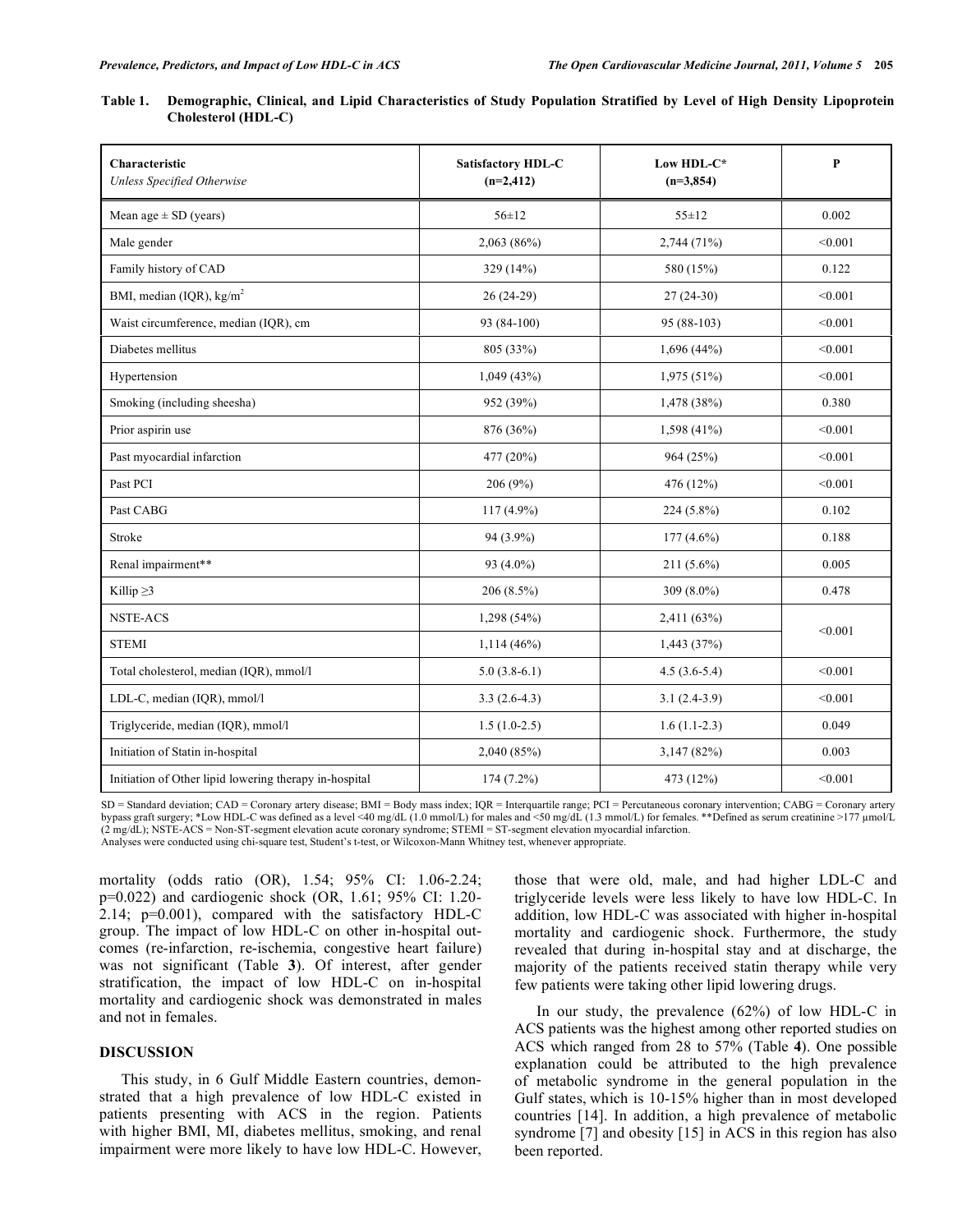#### 206 *The Open Cardiovascular Medicine Journal, 2011, Volume 5* **Al-Rasadi et al.**

**Table 2. Predictors of Low High Density Lipoprotein Cholesterol (HDL-C) Among the Study Cohort Utilizing Step-Wise Back-Wise Multivariable Logistic Regression** 

| Parameter              | <b>Odds Ratio</b> | 95% CI        | P       |  |
|------------------------|-------------------|---------------|---------|--|
| Oman $(n = 1, 458)$    | Ref               | Ref           | Ref     |  |
| UAE $(n = 1,369)$      | 2.36              | 1.97-2.83     | < 0.001 |  |
| Qatar (n = 392)        | 2.28              | 1.76-2.96     | < 0.001 |  |
| Bahrain ( $n = 197$ )  | 1.45              | $1.02 - 2.04$ | 0.036   |  |
| Kuwait ( $n = 1,847$ ) | 3.38              | 2.84-4.03     | < 0.001 |  |
| Yemen $(n = 1,003)$    | 0.90              | $0.74 - 1.08$ | 0.254   |  |
| Age                    | 0.99              | 0.99-0.99     | < 0.001 |  |
| Male                   | 0.30              | $0.26 - 0.36$ | < 0.001 |  |
| Body mass index        | 1.02              | $1.01 - 1.04$ | < 0.001 |  |
| LDL-C                  | 0.86              | $0.82 - 0.90$ | < 0.001 |  |
| Myocardial infarction  | 1.17              | $1.01 - 1.36$ | 0.035   |  |
| Diabetes mellitus      | 1.20              | 1.06-1.36     | 0.005   |  |
| Triglycerides          | 0.95              | 0.92-0.98     | 0.001   |  |
| Smoking                | 1.21              | 1.06-1.38     | 0.006   |  |
| Renal impairment*      | 1.56              | 1.16-2.09     | 0.003   |  |

 $CI =$  Confidence interval;  $UAE =$  United Arab Emirates;  $LDL-C =$  Low-density lipoprotein cholesterol; Renal impairment\* = serum creatinine >177  $\mu$ mol/L (2 mg/dL); The variables that were dropped out of the multivariable logistic regression utilizing stepwise-backwise elimination method included family history of coronary artery disease, waist circumference, coronary artery bypass graft, myocardial infarction, statin use, fibrate/niacin use, ST-elevation myocardial infarction; percutaneous coronary intervention, Killip class score; prior aspirin use, diabetes mellitus and stroke. The logistic model is statistically significant (LR  $\chi^2(14) = 797$ ; p<0.001). The Hosmer-Lemeshow chi-square statistic (a measure of the goodness-of-fit) was 10.3 and the *p* value was 0.244 denoting good model fit.

#### **Table 3. Impact of Low High-Density Lipoprotein Cholesterol (HDL-C) on in-Hospital Outcomes Among Acute Coronary Syndrome Patients in the Middle East**

| <b>In-Hospital Outcome</b> | <b>Odds Ratio</b> | 95% CI        | P     |  |
|----------------------------|-------------------|---------------|-------|--|
| Recurrent ischemia         | 1.17              | $0.96 - 1.41$ | 0.112 |  |
| Congestive heart failure   | 1.05              | $0.90 - 1.22$ | 0.509 |  |
| Reinfarction               | 0.90              | $0.64 - 1.29$ | 0.573 |  |
| Cardiogenic shock          | 1.61              | 1.20-2.14     | 0.001 |  |
| Mortality                  | 1.54              | 1.06-2.24     | 0.022 |  |

 $CI =$  Confidence interval; The different covariates in the adjusted multivariable logistic regression models included age, gender, prior aspirin use, smoking, and total cholesterol; all the adjusted models were statistically significant (P<0.001); The models also fit reasonably well (the P values for the Hosmer and Lemeshow statistics were all >.05).

 Low HDL-C is a component of metabolic syndrome and seen more commonly with obesity and diabetes [16,17]. In our analysis, patients with higher BMI, and diabetes mellitus, were more likely to have low HDL-C even after adjusting for other factors. Diabetic patients who have low HDL-C levels have cardiovascular event rates greater than those of diabetic patients with normal HDL-C levels [18,19]. There is high prevalence of obesity among the Gulf countries. A previous published report from Gulf RACE revealed that an overall 67% of patients with ACS were overweight or obese and were more likely to be female and have diabetes mellitus. [15] Kato and colleagues [20], showed that among the components of metabolic syndrome, abdominal obesity and low HDL-C levels were more frequently observed in patients with multiple, complex coronary lesions. Therefore, abdominal obesity and low HDL-C are likely to be key factors for coronary plaque vulnerability and may be associated with the poor clinical outcomes of ACS patients. Low HDL-C appears to be potentially a modifiable risk factor for patients

**Table 4. Prevalence and Impact of Low High-Density Lipoprotein Cholesterol (HDL-C) on Cardiovascular Outcomes in Hospitalized Patients with Acute Coronary Syndrome** 

| Author                              | Country       | N       | Low HDL-C | Outcomes (Low HDL-C vs Satisfactory HDL-C)                                                                                                                                           |
|-------------------------------------|---------------|---------|-----------|--------------------------------------------------------------------------------------------------------------------------------------------------------------------------------------|
| Sachdeva et al. [25]                | <b>USA</b>    | 136,905 | 55%       | n/a                                                                                                                                                                                  |
| Roe <i>et al.</i> [26]              | <b>USA</b>    | 93,263  | 53%       | Significantly higher all-cause hospital mortality<br>Significantly higher risk of multi-vessel coronary disease on angiography                                                       |
| Wolfram et al. [27]                 | <b>USA</b>    | 1,032   | 53%       | Significant higher in-hospital mortality<br>Significant higher major adverse cardiac events                                                                                          |
| Pintó et al. [28]                   | Spain         | 367     | 57%       | n/a                                                                                                                                                                                  |
| Arai et al. [29]                    | Japan         | 249     | 34%       | Significantly higher incidence of target lesion revascularization                                                                                                                    |
| Al-Zakwani et al. [9]               | Oman          | 1,458   | 53%       | Significant higher all-cause mortality (2.3 vs 0.6%; adjusted OR = 4.63; p=0.006)                                                                                                    |
| Correia et al. [30]                 | <b>Brazil</b> | 97      | 28%       | Significant higher incidence of events (death, non-fatal myocardial<br>infarction or recurrent unstable angina (33 vs 9%; OR = 3.6; p=0.05)                                          |
| Al-Rasadi et al.<br>(present study) | Middle East   | 6,266   | 62%       | Significant higher all-cause mortality (2.52 vs 2.36%; adjusted OR = 1.54; p=0.022)<br>Significant higher rate of in-hospital cardiogenic shock $(4.49 \text{ vs } 3.61\%; p=0.001)$ |

 $n/a = Not available$ ;  $OR = Odds$  ratio.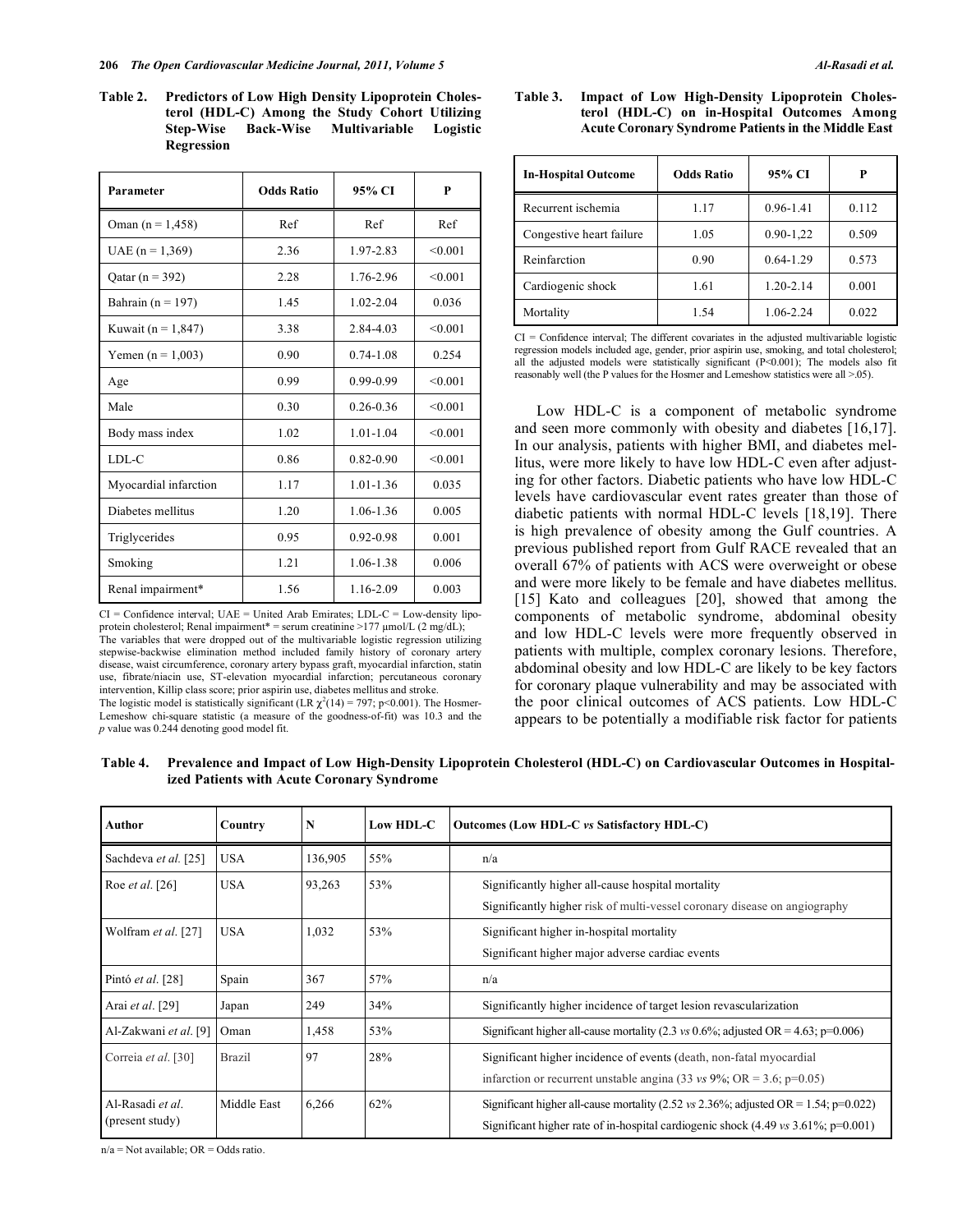with ACS. Optimization of lifestyle modifications by moderate weight loss (by 5-10%) combined with exercise significantly decrease triglycerides and increase HDL-C levels, consequently improving cardiovascular risk [21].

 Low HDL-C has been shown to be associated with a higher risk of cardiovascular events and a greater burden of atherosclerosis, even among patients with controlled LDL-C, including those who are treated with a high dose statins [22,23]. In this context, a meta-analysis by Jafri *et al.*, showed that low levels of HDL-C remain significantly and independently associated with increased cardiovascular risk despite statin treatment [24]. Several other studies [9,25-31] including, our study (Table **3**) have reported an association between low HDL-C and higher in-hospital or short-term mortality and adverse cardiac events. In the Can Rapid Stratification of Unstable Angina Patients Suppress Adverse Outcomes with Early Implementation of the American College of Cardiology (ACC)/American Heart Association (AHA) Guideline (CRUSADE) trial [26], around 53% of patients admitted with NSTE-ACS had low HDL-C  $\leq 1.0$ mmol/L). In this study low HDL-C was independently associated with an increased likelihood of severe coronary disease and in-hospital mortality. Moreover, a study by Correia *et al.,* [30] demonstrated that low levels of HDL-C at admission in individuals with non-ST-elevation ACS predicted recurrent in-hospital events during hospitalization and LDL-C and triglycerides were not associated with cardiovascular events. Similarly, analysis from the Myocardial Ischemia Reduction with Aggressive Cholesterol Lowering (MIRACL) trial [31], showed that despite aggressive lipid lowering with 80 mg of atorvastatin, HDL-C, but not LDL-C influenced short-term prognosis in patients after ACS. Furthermore, in the Japan Assessment of Pitavastatin and Atorvastatin in Acute Coronary Syndrome (JAPAN-ACS) [29], patients with low HDL-C had a significantly higher incidence of target lesion revascularization.

 The actual rate of cardiogenic shock in patients with low HDL-C is poorly defined. In the current study, low HDL-C was an independent predictor of cardiogenic shock among ACS patients. Furthermore, Zeller *et al.*, [32] showed that hyperglycemia and low HDL-C levels had the strongest association with severe heart failure and only hyperglycemia was an independent determinant of cardiogenic shock. Since this study is the only published to date, further studies are needed to corroborate this new possible association between low HDL-C and cardiogenic shock.

 This study, compared to our previous published study on prevalence of low HDL-C from Oman [9], has looked more into the impact of low HDL-C on in-hospital outcomes after gender stratification because the population is greater  $(n = 6,266 \text{ vs } 1,458)$  and consequently more powered to detect differences on the impact of low HDL-C on inhospital outcomes than the Oman [9] study. In the current study ( $n = 6,266$ ), women had a higher prevalence of low HDL-C compared with men (76 *vs* 57%; p<0.001) despite of no significant differences of in-hospital dyslipidemic therapy other statins, such as fibric acid, nicotinic acid, etc (1.2 *vs*  $0.9\%$ ; p=0.473). This is likely related to the high prevalence of obesity and metabolic syndrome among women in the Gulf countries [7,15]. Similarly a published Gulf RACE study on gender differences showed that women had higher

rates of other cardiovascular risk factors such as diabetes and hypertension [33]. Moreover in their study, women had higher adjusted in-hospital mortality compared with men. However, in our study, low HDL-C did not correlate with either mortality or cardiogenic shock in women and it is only in men that low HDL-C was significantly related to both mortality and cardiogenic shock.

 The clinical benefit of aggressive lowering of LDL-C among patients with ACS has been strongly demonstrated and has been translated into clinical practice [34,35]. Although, the current Adult Treatment Panel III (ATP III) guidelines recommend treatment of low HDL-C [36], increasing HDL-C levels among patients with ACS have apparently been poorly translated into clinical practice. This is further demonstrated in our study, which showed that only 473 out of 3,854 patients (12%) with low HDL-C levels were discharged on a combination therapy to increase HDL-C levels. Likely reasons for the observed under treatment in patients with low HDL-C include underestimation of therapy benefit, lack of prospective clinical trial data, and underrecognition of patients' poor prognosis.

 Strategies to aggressive management of HDLC are fundamental for reducing cardiovascular outcomes in patients with ACS. Nissen *et al.,* [37], reported a significant decrease in atheroma in patients with ACS who were treated with infusions containing apolipoprotein A-I Milano compared with placebo. The HDL-C Atherosclerosis Treatment Study (HATS) [38] showed that combining nicotinic acid with a statin improved HDL-C and LDL-C, inhibited the progression of atherosclerosis, and reduced cardiovascular event rates in a high-risk population with established CHD. Recently, Taylor and colleagues [39] have shown that the use of extended-release niacin causes significant regression of carotid intima media thickness when combined with statins.

 One difficulty with HDL-C elevating therapy at present, is that there is no exact definition of the optimal plasma HDL-C level, although there is a consensus that  $\leq 1.05$ mmol/L is undesirable in patients with CHD or CHD equivalents [8]. Furthermore, the recent 2009 Canadian guidelines for the diagnosis and treatment of dyslipidemia do not specify treatment targets for HDL-C in high risk patients [40].. However, published studies to raise plasma HDL-C had shown that beneficial effects of HDL-C are likely not related simply to its abundance. Atherothrombosis Intervention in Metabolic Syndrome with Low HDL-C/High Triglyceride and Impact on Global Health Outcomes (AIM-HIGH) was recently discontinued [41]. The trial showed that adding extended-release niacin to statin therapy in people with established vascular disease and despite increasing plasma HDL-C it did not reduce the risk of cardiovascular events. These findings are preliminary and require full evaluation to look at specific reasons for the failure. Moreover, a meta-analysis by Briel *et al.*, showed no association between changes in levels of HDL-C and reducing the risk of coronary heart disease events, coronary heart disease deaths or total deaths [42]. There is evidence that HDL-C functional assays, like cholesterol efflux study, paraoxonase 1 (PON1) activity, antioxidant and anti-inflammatory properties are better predictor of cardiac events than plasma HDL-C [43]. Studies had revealed that these HDL-C properties are impaired in patients with CHD compared with control healthy individuals [44].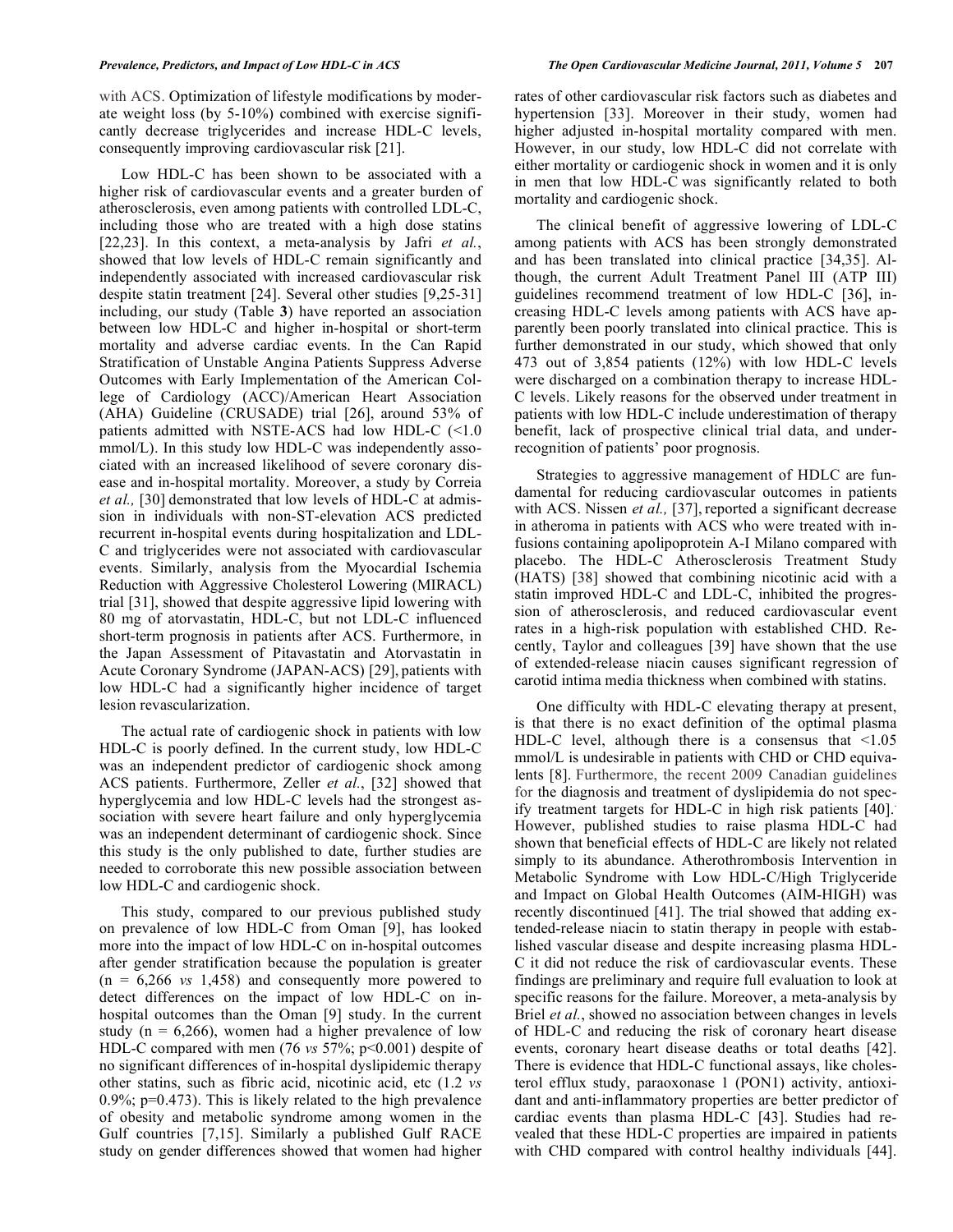Landmesser, and his research team recently showed that HDL-C of patients with either ACS or stable CAD compared to HDL-C from healthy individuals fail to stimulate endothelial nitric oxide (eNOS) activating pathways and nitric oxide (NO) production. As a result, the endothelial antiinflammatory and endothelial repair effects of HDL are impaired [43].

#### **Study Limitations**

 The limitations of a registry-type study apply, such as unidentified confounders which could influence the results. Furthermore, lipid levels may be partially affected during the acute phase of ACS and this could have influenced the estimation of low HDL-C levels [45]. However, a recent study found little change in lipid levels measured serially in the first days of hospitalization for ACS [46]. Treatment (with lipid lowering drugs or other medication) may also affect lipid levels and their interrelationships

#### **CONCLUSIONS**

 This study demonstrated a high prevalence of low HDL-C levels in ACS patients in the Middle East and that this abnormality was more common in females than in males. BMI and diabetes were independent predictors for low HDL-C. Low HDL-C was associated with in-hospital mortality and cardiogenic shock in men but not in women. Although guidelines for LDL-C management in ACS are well established, treatment recommendations concerning HDL-C levels are not as rigorous or aggressive. Failure to recognize the prognostic value of low HDL-C in ACS may predispose these patients to higher risk of recurrent events and worse outcomes.

## **FUNDING**

 Gulf RACE is a Gulf Heart Association project supported by Sanofi-Aventis – Gulf and Qatar Telecommunications Company, Doha, Qatar. The sponsors had no involvement in the study conception or design; data collection, analysis, or interpretation of data; writing, review, or approval of the manuscript; or the decision to submit the manuscript for publication.

#### **ACKNOWLEDGMENTS**

 We thank the patients, physicians, nurses, and support staff who participated in the Gulf RACE. We also declare that no other assistance in the preparation of this article was provided.

#### **REFERENCES**

- [1] Sacks FM. Expert Group on HDL cholesterol. The role of highdensity lipoprotein (HDL) cholesterol in the prevention and treatment of coronary heart disease: expert group recommendations. Am J Cardiol 2002; 15: 139-43.
- [2] Ballantyne CM, Herd JA, Ferlic LL, *et al*. Influence of low HDL on progression of coronary artery disease and response to fluvastatin therapy. Circulation 1999; 99: 736-43.
- [3] Rubins HB, Robins SJ, Collins D, *et al*. Gemfibrozil for the secondary prevention of coronary heart disease in men with low levels of high density lipoprotein cholesterol. N Engl J Med 1999; 341: 410-8.
- [4] Baigent C, Keech A, Kearney PM, *et al*. Efficacy and safety of cholesterol lowering treatment: prospective meta-analysis of data from 90,056 participants in 14 randomised trials of statins. Lancet 2005; 366: 1267-78.
- [5] Chapman MJ, Assmann G, Fruchart JC, *et al*. European Consensus Panel on HDL-C. Raising high-density lipoprotein cholesterol with reduction of cardiovascular risk: the role of nicotinic acid—a position paper developed by the European Consensus Panel on HDL-C. Curr Med Res Opin 2004; 20: 1253-68.
- [6] Hausenloy DJ, Yellon DM. Targeting residual cardiovascular risk: raising high-density lipoprotein cholesterol levels. Heart 2008; 94: 706-14.
- [7] Al-Rasadi K, Sulaiman K, Panduranga P, Al-Zakwani I. Prevalence, characteristics, and in-hospital outcomes of metabolic syndrome among acute coronary syndrome patients from Oman. Angiology 2011; in press
- [8] Third Report of the National Cholesterol Education Program (NCEP). Expert panel on detection, evaluation and treatment of high blood cholesterol in adults (adult treatment panel III), Final report. Circulation 2002; 106: 3143-421.
- [9] Al-Zakwani I, Sulaiman K, Al-Rasadi K. Prevalence of low highdensity lipoprotein cholesterol (HDL-C) as a marker of residual cardiovascular risk among acute coronary syndrome patients from Oman. Curr Med Res Opin *2*011; 27: 879-85.
- [10] Zubaid M, Rashed WA, Al-Khaja N, *et al*. Clinical presentation and outcomes of acute coronary syndromes in the Gulf Registry of Acute Coronary Events (Gulf RACE). Saudi Med J 2008; 29: 251-5.
- [11] Cannon CP, Battler A, Brindis RG, *et al*. American College of Cardiology key data elements and definitions for measuring the clinical management and outcomes of patients with acute coronary syndromes. A report of the American College of Cardiology Task Force on Clinical Data Standards (Acute Coronary Syndromes Writing Committee*).* J Am Coll Cardiol 2001; 38: 2114-30.
- [12] Grundy SM, Cleeman JI, Daniels SR, *et al*. American Heart Association; National Heart, Lung, and Blood Institute. Diagnosis and management of the metabolic syndrome: an American Heart Association/National Heart, Lung, and Blood Institute Scientific Statement. Circulation 2005; 112: 2735-52.
- [13] Alberti KG, Eckel RH, Scott M, *et al*. Harmonizing the Metabolic Syndrome A Joint Interim Statement of the International Diabetes Federation Task Force on Epidemiology and Prevention; National Heart, Lung, and Blood Institute; American Heart Association; World Heart Federation; International Atherosclerosis Society; and International Association for the Study of Obesity. Circulation 2009; 120: 1640-5.
- [14] Mabry RM, Reeves MM, Eakin EG, *et al*. Gender differences in the prevalence of the metabolic syndrome in Gulf Cooperation Council Countries: systematic review. Diabet Med 2010; 27, 593-7.
- [15] Hadi HAR, Zubaid M, Al Mahmeed W. The prevalence and outcome of excess body weight among middle eastern patients presenting with acute coronary syndrome. Angiology 2010; 61: 456-64.
- [16] Malik S, Wong ND, Franklin SS, *et al*. Impact of the metabolic syndrome on mortality from coronary heart disease, cardiovascular disease, and all causes in United States adults. Circulation 2004; 110: 1245-50.
- [17] Lakka HM, Laaksonen DE, Lakka TA, *et al*. The metabolic syndrome and total and cardiovascular mortality in middle-aged men. JAMA 2002; 288: 2709-16.
- [18] Davidson MH. Reducing residual risk for patients on statin therapy: the potential role of combination therapy. Am J Cardiol 2005; 96: 3K-13K. Discussion 34K-35K.
- [19] Shepherd J, Barter P, Carmena R, *et al*. for the Treating to New Targets Investigators: Effect of lowering LDL cholesterol substantially below currently recommended levels in patients with coronary heart disease and diabetes: the Treating to New Targets (TNT) study. Diabetes Care 2006; 29: 1220-6.
- [20] Kato M, Dote K, Naganuma T. clinical predictors of culprit plaque rupture assessed on intravascular ultrasound in acute coronary syndrome. Circ J 2010; 74: 1936-42.
- [21] Van Gaal LF, Wauters MA, De Leeuw IH. The beneficial effects of modest weight loss on cardiovascular risk factors. Int J Obes Relat Metab Disord 1997; 21: S5-S9.
- [22] Barter P, Gotto AM, LaRosa JC, *et al*. Treating to New Targets Investigators. HDL cholesterol, very low levels of LDL cholesterol and cardiovascular events. N Engl J Med 2007; 357: 1301-10.
- [23] deGoma EM, Leeper NJ, Heidenreich PA. Clinical significance of high-density lipoprotein cholesterol in patients with low-density lipoprotein cholesterol. J Am Coll Cardiol 2008; 51: 49-55.
- [24] Jafri H, Alsheikh-Ali AA, Karas RH. Meta-analysis: statin therapy does not alter the association between low levels of high-density